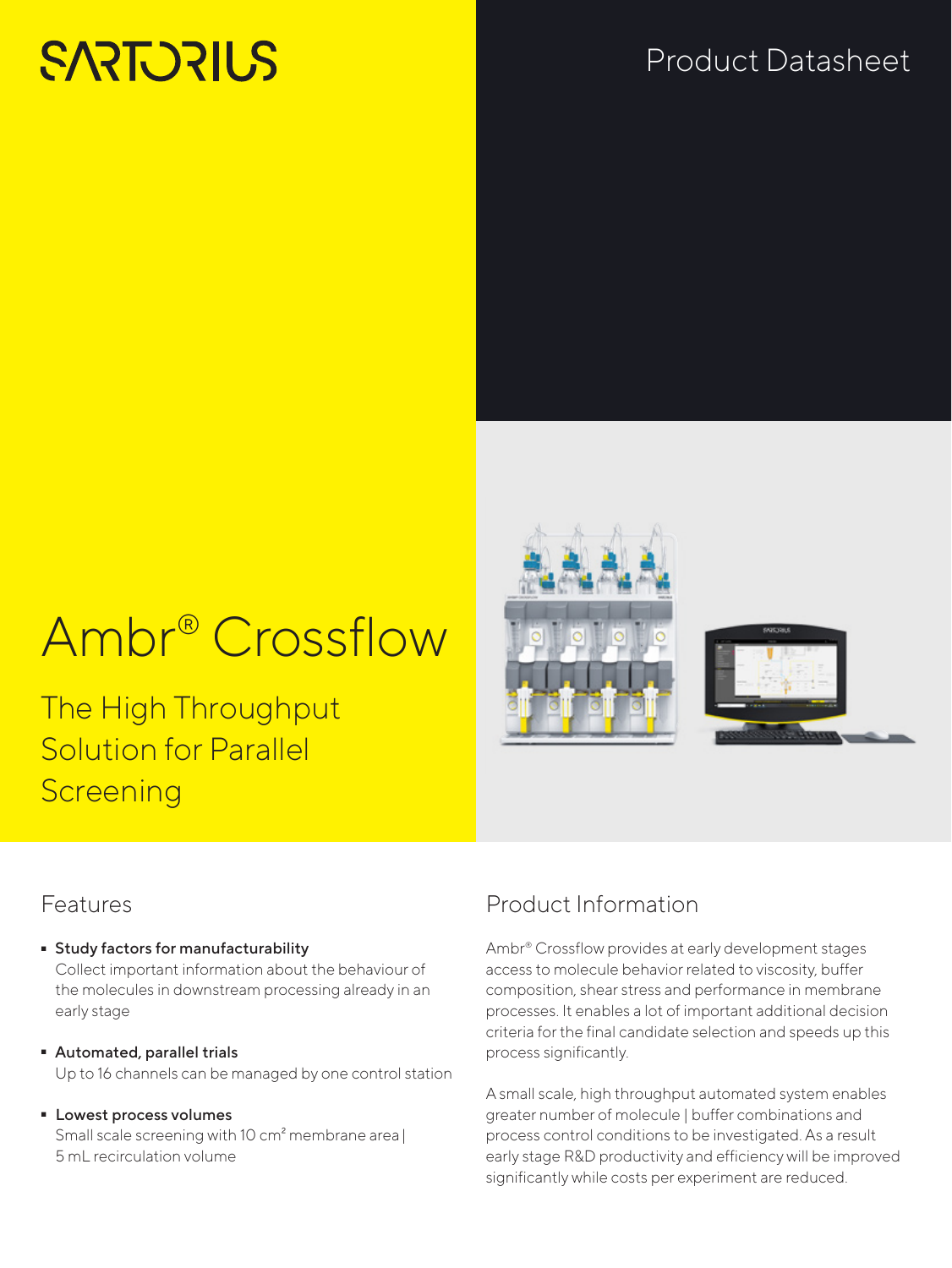Ambr® Crossflow is a benchtop crossflow system optimised for ultrafiltration and diafiltration applications. It is a small scale screening system with a minimum recirculation volume of 5 mL and a dedicated new range of Ambr® CF Filter cassettes with 10 cm² membrane area. The Ambr® CF Adapter Kit SC50 accessory also enables the use of Sartocon® Slice 50 cassettes with 50 cm<sup>2</sup> membrane area. Parallel operation is achieved with four independent crossflow channels per module, with up to four modules managed by one control station. This means Ambr® Crossflow is capable of performing membrane screenings with up to 16 Ambr® CF Filters simultaneously.

Intuitive hardware and software design ensures that the system is quick to set up and easy to use, while full system automation ensures reliable process control and reduced manual intervention.

#### Description

The Ambr® Crossflow system is a small scale, high throughput device for ultrafiltration and diafiltration applications. A dedicated small scale filter cassette has been developed in parallel with this system, the Ambr® CF Filter cassette. This is a 10 cm² membrane area, single-use filter cassette. Once opened from the packet, the user simply lifts the filter holder handle, slides the filter into the housing and closes the handle – plug and play crossflow unit operation. Once the experiment is completed, product is harvested and the filter discarded. The system is fully automated, allowing for system start up, process control and clean down to be performed with no manual intervention. Intuitive yet flexible software allows for rapid process design while allowing full user modification of process set up and system control.

Four channels are located per module, with the option of running up to four modules per control system. The system has been optimised for small scale operation with a minimum recirculation volume of 5 mL. Each channel comprises of a 100 mL graduated retentate vessel situated on a load cell for level control with an integrated impeller for effective mixing. Automated pinch valves are located on the retentate and permeate streams and there are three peristaltic

pumps; one to control crossflow rate, the second to load system or experiment fluids and the third one for automated retentate samples. System fluids include: RO water, 1M NaOH as well as two pH and conductivity calibration solutions. Up to three experiment fluids can be loaded per channel, e.g. one protein feed and two diafiltration buffers.

Within the filter holder there are three pressure sensors, on the feed, permeate and retentate channel. A pH-probe is located in the retentate vessel and a conductivity sensor is located in the filter housing. In addition, samples can be collected automatically for offline analysis; scheduled to occur at specific times in the process or triggered by process events. Fully automated parallel processing, control and evaluation of all crossflow experiments, with feedback from the system sensor and automated control of feed|load pumps and pinch valves – allows the same number of laboratory users to perform many more experiments without compromising on experiment quality. Ambr® Crossflow can be used as a ranking tool, to optimise process conditions, e.g. TMP, flowrate, pH or conductivity values.

#### Applications

- Molecule | buffer combination screening<br>■ Efficient candidate molecule selection
- 
- Buffer formulation development
- Evaluate process control strategies
- Evaluate process control strategies ■ Automated product formulation preparation<br>■ QbD and DoE screening studies
- QbD and DoE screening studies

### Control Functions

System control is fully automated therefore requiring minimal manual intervention when in operation. The 22" touch screen Control System displays all process information allowing for user-friendly operation, even when editing the process mid-experiment. All control and alarm functions correspond to a coloured 'status' LED on the individual crossflow channels to enable visualisation of the system state on both the software and hardware.



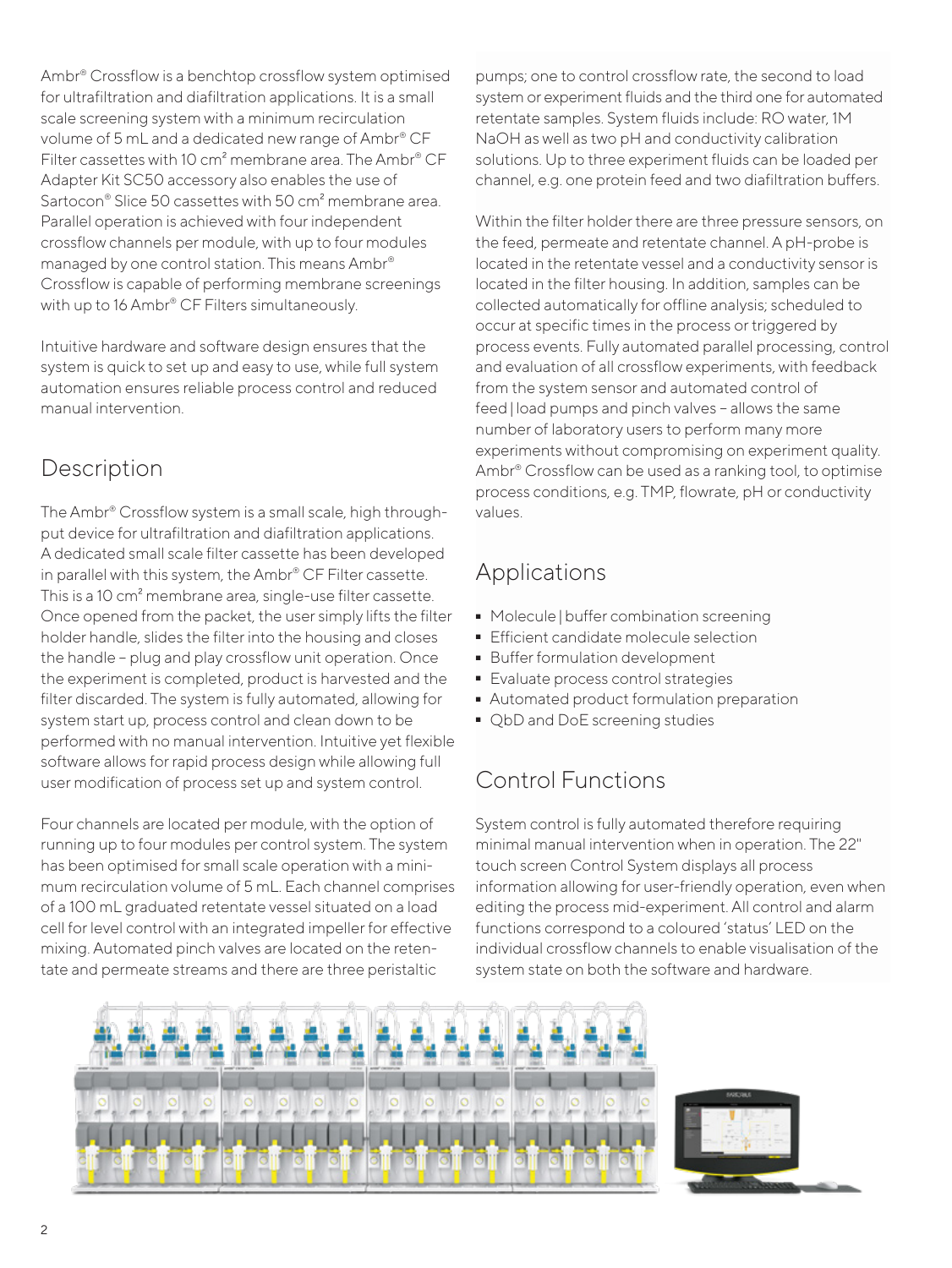#### Process Sequences

Recipe design is intuitive with drag-and-drop pre-programmed phases but is also flexible allowing users to design their own phases and recipes from scratch. Each channel operates independently with individual control of process conditions, set points and control strategy. Ambr® Crossflow software can additionally be installed on user PCs to enable writing of process sequences at your desk, before transferring to the Control System.

#### Data Acquisition

Data is automatically collected and stored within the experiment folder. This data can be viewed on the Control System, or on a user PC with the Ambr® Crossflow software installed. Alternatively, data can be exported as a .csv files and viewed using third party data analysis packages.

#### Pre-Programmed Phases

| System start up      | Including automated calibration of pumps, pH and conductivity sensors                                                                                             |  |  |
|----------------------|-------------------------------------------------------------------------------------------------------------------------------------------------------------------|--|--|
| Filter test          | Automated integrity, water flux and air permeation tests                                                                                                          |  |  |
| Membrane pre-flush   | Buffer   feed equilibration of the membrane                                                                                                                       |  |  |
| Concentration        | Used to concentrate the product to a pre-defined final volume                                                                                                     |  |  |
| Diafiltration        | Diafiltration of the product to a pre-defined volume of buffer                                                                                                    |  |  |
| Sample   Harvest     | Used to draw a sample or harvest product from the system                                                                                                          |  |  |
| <b>CIP</b>           | Used to clean the system by flushing the system with RO water and 1M NaOH                                                                                         |  |  |
| Shutdown             | System shutdown and loading of storage solution                                                                                                                   |  |  |
| Prediction of optima | This sequence enables the system to determine the best time to switch between UF and DF and<br>back again for optimal savings in time and with the best recovery. |  |  |
| TMP optimization     | The multi-parallel nature of ambr crossflow allows for simultaneous TMP scouting by varying flow rate<br>and   or concentration on a channel by channel basis.    |  |  |

Service

These phases are available as drag-and-drop units that can be built up into a recipe. The phases can be edited to allow for different operating conditions. Alternatively, recipes can be created from scratch to allow for complete customisation.



|                                  |                                                                |                                           |                          | <b>COMPANY STATES</b> |                            |                          |                                                 |
|----------------------------------|----------------------------------------------------------------|-------------------------------------------|--------------------------|-----------------------|----------------------------|--------------------------|-------------------------------------------------|
|                                  | Printed Strip Film 1                                           |                                           |                          |                       |                            |                          |                                                 |
| <b>AAK</b>                       |                                                                |                                           |                          | ٠                     |                            | ٠                        | <b>A Series</b>                                 |
|                                  | <b><i><u>Research</u></i></b> Theoretic                        |                                           | $\overline{\phantom{a}}$ | v                     | v                          | $\overline{\phantom{a}}$ | Property on                                     |
| <b>MECHER</b>                    | 1 European siteri us:                                          | $k = -$                                   | o                        | $\circ$               | o                          | o                        | <b>STATES FOR JOINT TORNEY TO BE</b>            |
| POLICE MARKET                    | 2 Empty televisie usuani                                       | $2 - 1$                                   | ×                        | ۰                     | $\circ$                    | o                        | Power                                           |
| <b>ALANME</b><br>CUSTOM WARNABLE | I Tare sensed, referrinks large and & ---<br>DESIGNED SERVICES |                                           | $\circ$                  | $\circ$               | O.                         | ö                        | <b>Bulletin</b>                                 |
| <b>BEFORES</b>                   | 4 Gas Aphinese land                                            | $4 - 1$                                   | $\circ$                  | ۰                     | O.                         | o                        | <b>CAT summer</b>                               |
| CONTINUES IS                     | Elizabeth pump satisfaction                                    | $4 - 1$                                   | $\circ$                  | o                     | $\circ$                    | o                        | Geography                                       |
| <b>MITHOR</b>                    | 5 Sanyar pump callentos                                        | $n - 1$                                   | ó                        | ó                     | ö                          | ö                        | Contractorize adhiesel                          |
|                                  | 7 Feed pump carboatics:                                        | $8 - 1$                                   | ۰                        | o                     | o                          | Ō.                       | Concertainty will load Calmedo                  |
|                                  | <b>E-più callinatore</b>                                       | $8 - 4$                                   | ó                        | o                     | o                          | ó.                       | DF tollar recitations                           |
|                                  | <b>Elizabet proto CF Black</b>                                 | $2 - 4$                                   | $\circ$                  | $\circ$               | $\circ$                    | $\circ$                  | DF bulks was and/earnist                        |
|                                  | 10 Gos Hall Executions                                         | $8 - 1$                                   | $\circ$                  | o                     | $\circ$                    | O.                       | Delfeston                                       |
|                                  | 11 Holey for led, at perheater & co. w<br><b>State</b>         |                                           | ó                        | ö                     | o                          | Ö.                       | <b>Delfaster Datest</b>                         |
|                                  | G OF A die recented on                                         | $-1$                                      | ō                        | $\circ$               | $\circ$                    | o                        | Empty intertake record                          |
|                                  | 13 double relationship school.                                 | $4 - 1$                                   | o                        | ۰                     | $\circ$                    | a                        | Estategorisan                                   |
|                                  | St Start of experiment                                         | $\frac{1}{2}$ $\rightarrow$ $\rightarrow$ | $\circ$                  | $\circ$               | $\circ$                    | o                        | Entire experiment product inconsistent          |
|                                  | 16 Concentrativi: with load                                    | $\bullet -$                               | $\circ$                  | $\circ$               | $\circ$                    | O.                       | Fast pres releater<br><b>Eluzik Associators</b> |
|                                  | 14 Charlesview                                                 | $\bullet -$                               | $\circ$                  | ó                     | ö                          | O.                       | First Hydrocan Heal                             |
|                                  | 17 Concentration                                               | $\bullet -$                               | $\circ$                  | $\circ$               | $\circ$                    | o.                       | <b>Harvest product</b>                          |
|                                  | fit (End of stammers for brill &F                              | $-$                                       | <b>STAR</b>              |                       | $\mathcal{M}_{\mathrm{c}}$ | $\sim$                   |                                                 |
|                                  |                                                                |                                           |                          |                       |                            | в<br>×<br>۰              | п<br>۰                                          |
|                                  |                                                                | Recipe (MOTOR, TORA pages)                |                          | Oceans                | Language .                 | <b>CREATE BARDS</b>      | <b>GLOSE</b><br><b>BAVE</b>                     |

Mimic screen **Mimic screen** Recipe design

Reliability and smooth operation of equipment are ensured through proper installation | configuration and regular maintenance by Sartorius Service experts. Extended warranty includes Preventive Maintenance visits and any software updates.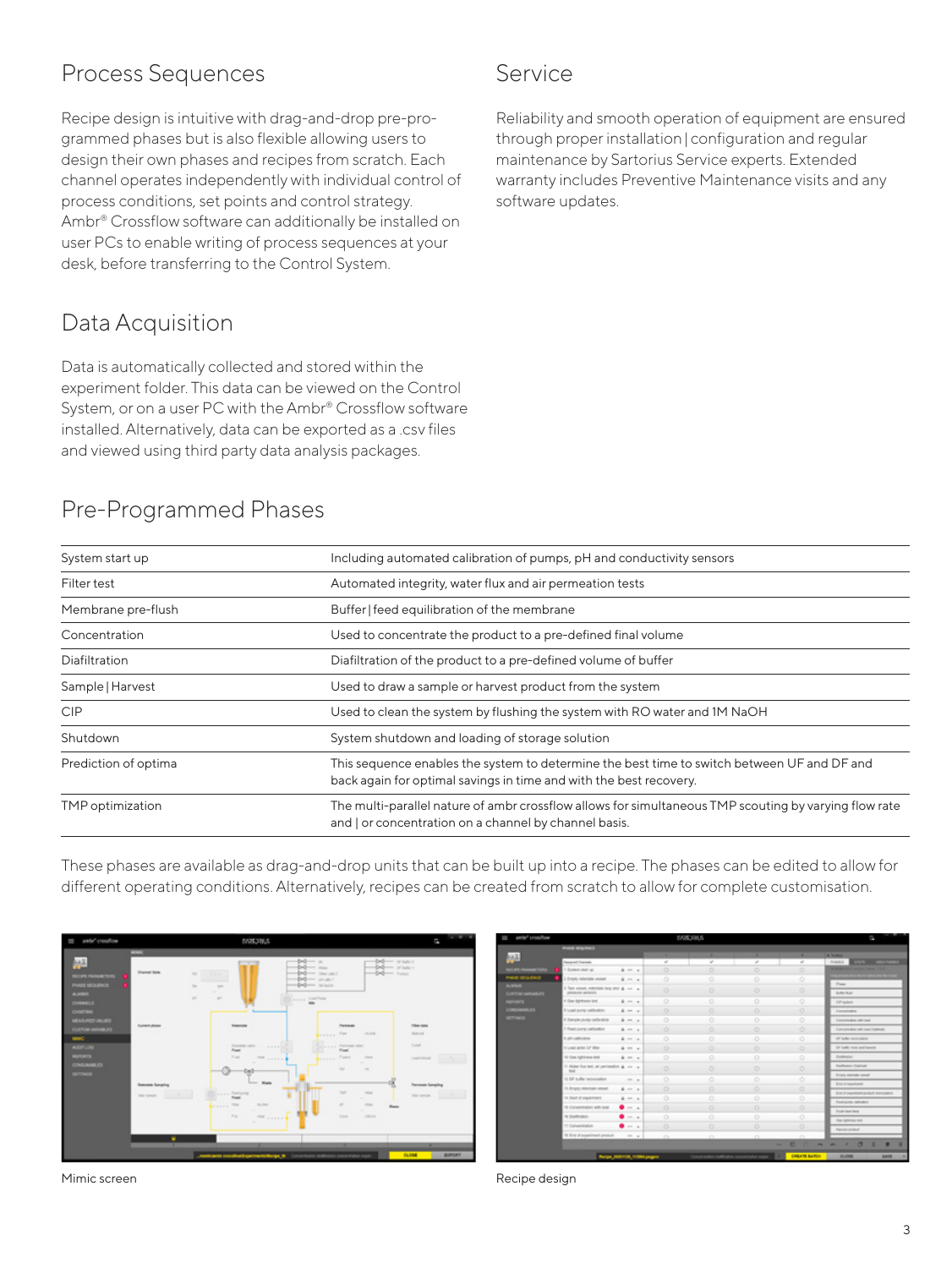### Technical Data

| Function                                                  |                          | Value                                                                                                      |  |  |
|-----------------------------------------------------------|--------------------------|------------------------------------------------------------------------------------------------------------|--|--|
| Filter area                                               |                          | Ambr® CF Filter 10 cm <sup>2</sup>                                                                         |  |  |
| Peristaltic pump (Feed and load)                          |                          | $0 - 80$ mL/min                                                                                            |  |  |
| Min. Recirculation Volume                                 |                          | 5 mL                                                                                                       |  |  |
| Retentate vessel                                          |                          | 120 mL                                                                                                     |  |  |
| Load cell                                                 |                          | $0 - 150$ g                                                                                                |  |  |
| Mixer                                                     |                          | $0 - 500$ rpm                                                                                              |  |  |
| Pressure sensors                                          |                          | $0 - 5$ bar                                                                                                |  |  |
| Max. Inlet pressure                                       |                          | 3 bar (43.5 psi)                                                                                           |  |  |
| pH probe                                                  |                          | Operating range 4.0-9.0                                                                                    |  |  |
| Conductivity probe                                        |                          | 1 to 60 mS/cm                                                                                              |  |  |
| Dimensions (W×D×H) 4 channel system incl. control station |                          | $115,8 \times 42,0 \times 79,5$ cm                                                                         |  |  |
| Weight   4 channel module                                 |                          | 42 kg (93 lbs.)                                                                                            |  |  |
| IP-Standard                                               |                          | IP <sub>2X</sub>                                                                                           |  |  |
| Electrical requirements                                   | Control System<br>Module | 230 VAC   50 Hz 0.9 Amp<br>120 VAC   60 Hz 1.3 Amp<br>230 VAC   50 Hz 0.75 Amp<br>120 VAC   60 Hz 1.50 Amp |  |  |

# Ordering Information

#### Ambr® Crossflow System

|             | <b>Ordering Code</b> | System including Control Station                                                                     |  |  |  |
|-------------|----------------------|------------------------------------------------------------------------------------------------------|--|--|--|
|             | 061-8A60             | Ambr® Crossflow - 4 channel system*                                                                  |  |  |  |
|             | 061-8A61             | Ambr® Crossflow - 8 channel system*                                                                  |  |  |  |
| 55555555555 | 061-8A62             | Ambr® Crossflow - 12 channel system*                                                                 |  |  |  |
| 55535555555 | 061-8A63             | Ambr® Crossflow - 16 channel system*                                                                 |  |  |  |
|             | <b>Ordering Code</b> | System without Control Station (extension of an existing System -<br>up to a maximum of 16 channels) |  |  |  |
|             | 061-8A70             | Ambr® Crossflow - 4 channel system**                                                                 |  |  |  |
|             | 061-8A71             | Ambr <sup>®</sup> Crossflow - 8 channel system **                                                    |  |  |  |
|             | 061-8A72             | Ambr <sup>®</sup> Crossflow - 12 channel system **                                                   |  |  |  |

\*each System comes with 3 off-line software licenses, a System- and Software Manual, a 12 month warranty, including a comprehensive service and support package and is equipped with System Fluid Kit, pH - Probes and Channel Kits.

\*\*each System comes with a System- and Software Manual, a 12 month warranty, including a comprehensive service and support package and is equipped with System Fluid Kit, pH - Probes and Channel Kit.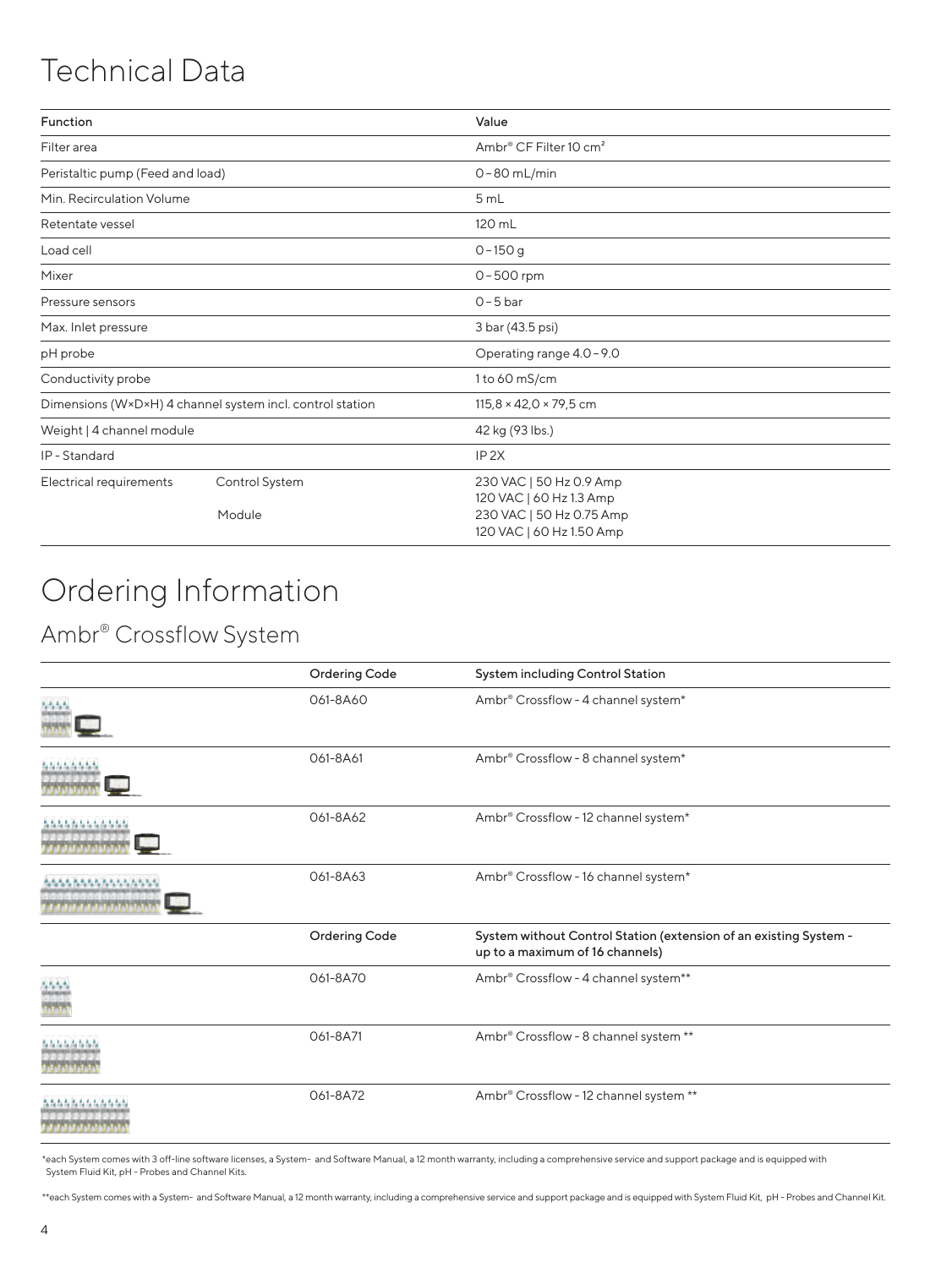#### Ambr® CF Filter 10 cm² Membrane Area, 4 Units per Box

| Membrane Polymer       | Cut-Off | <b>Material Number</b> |
|------------------------|---------|------------------------|
| Hydrosart®             | 2 kD    | 3MA1441910             |
| Hydrosart <sup>®</sup> | 5 kD    | 3MA1442910             |
| Hydrosart®             | 10 kD   | 3MA1443910             |
| Hydrosart®             | 30 kD   | 3MA1445910             |
| Hydrosart <sup>®</sup> | 100 kD  | 3MA1446810             |
| Hydrosart®             | 300 kD  | 3MA1447910             |
| Polyethersulfone       | 1 kD    | 3MA1460910             |
| Polyethersulfone       | 5 kD    | 3MA1462910             |
| Polyethersulfone       | 10 kD   | 3MA1462910             |
| Polyethersulfone       | 30 kD   | 3MA1465910             |
| Polyethersulfone       | 100 kD  | 3MA1466810             |
| Polyethersulfone       | 300 kD  | 3MA1467910             |
|                        |         |                        |

#### Sartocon® Slice 50 with 50 cm² Membrane Area\*

| Membrane Polymer       | Cut-Off<br>[kD] | Screen     | <b>Material Number</b> |
|------------------------|-----------------|------------|------------------------|
| Hydrosart®             | 2               | Е          | 3D91441950ELLPU        |
| Hydrosart <sup>®</sup> | 5               | E          | 3D91442950ELLPU        |
| Hydrosart <sup>®</sup> | 10              | Е          | 3D91443950ELLPU        |
| Hydrosart <sup>®</sup> | 10              | <b>ECO</b> | 3D91443950MLLPU        |
| Hydrosart <sup>®</sup> | 30              | Е          | 3D91445950ELLPU        |
| Hydrosart <sup>®</sup> | 30              | <b>ECO</b> | 3D91445950MLLPU        |
| Hydrosart <sup>®</sup> | 100             | F          | 3D91446850ELLPU        |
| Hydrosart <sup>®</sup> | 100             | <b>ECO</b> | 3D91446850MLLPU        |
| Hydrosart <sup>®</sup> | 300             | F          | 3D91447950ELLPU        |
| Hydrosart®             | 300             | ECO        | 3D91447950MLLPU        |
| Polyethersulfone       | 1               | E          | 3D91460950ELLPU        |
| Polyethersulfone       | 5               | E          | 3D91462950ELLPU        |
| Polyethersulfone       | 8               | E          | 3D91463450ELLPU        |
| Polyethersulfone       | 10              | E          | 3D91463950ELLPU        |
| Polyethersulfone       | 10              | <b>ECO</b> | 3D91463950MLLPU        |
| Polyethersulfone       | 30              | E          | 3D91465950ELLPU        |
| Polyethersulfone       | 30              | <b>ECO</b> | 3D91465950MLLPU        |
| Polyethersulfone       | 50              | E          | 3D91465050ELLPU        |
| Polyethersulfone       | 100             | Ε          | 3D91466850ELLPU        |
| Polyethersulfone       | 100             | <b>ECO</b> | 3D91466850MLLPU        |
| Polyethersulfone       | 300             | E          | 3D91467950ELLPU        |
| Polyethersulfone       | 300             | <b>ECO</b> | 3D91467950MLLPU        |
|                        |                 |            |                        |

#### Ambr® Crossflow Consumables and Accessories

| Ordering<br>Code | Item                                            | Description                                                                                                                                                                                                           |
|------------------|-------------------------------------------------|-----------------------------------------------------------------------------------------------------------------------------------------------------------------------------------------------------------------------|
| 061-2A50         | Ambr® CF Adapter<br>Kit SC50                    | Adapter kit for the use of Sartocon®<br>Slice 50 with Ambr® Crossflow<br>(pack of 4)<br>■ Only compatible with Ambr®<br>Crossflow software release R8.29<br>or later<br>• Sartocon® Slice 50 cassette not<br>included |
| 061-2A27         | Calibration buffer 1                            | Calibration buffer 1 contains pH 4,<br>4 bottles of 1 L,<br>including bottle cap assemblies                                                                                                                           |
| 061-2A28         | Calibration buffer 2                            | Calibration buffer 2 contains pH7,<br>4 bottles of 1L,<br>including bottle cap assemblies                                                                                                                             |
| 061-2A29         | pH Probe                                        | Ambr <sup>®</sup> Crossflow pH probe 1 off                                                                                                                                                                            |
| 061-2A32         | Air Filters Kit                                 | Ambr <sup>®</sup> Crossflow set of Sartorius<br>0.2 µm filters, Ø 33 pack of 12 and<br>Ø 64 pack of 6                                                                                                                 |
| 061-2A23         | <b>System Tube Set</b>                          | Ambr® Crossflow 4 channel system<br>tube sets plus additional tubes to<br>connect between modules                                                                                                                     |
| 061-2A24         | Waste Tube Set                                  | Ambr <sup>®</sup> Crossflow single module<br>waste tubing                                                                                                                                                             |
| 061-2A25         | Pump Head Kit                                   | Ambr <sup>®</sup> Crossflow, 2 spare pump<br>heads                                                                                                                                                                    |
| 061-2A26         | Sample Tube Sliders                             | Ambr <sup>®</sup> Crossflow spare sliders for<br>a module (8 ×, 2 per channel)                                                                                                                                        |
| 061-2A10         | Channel Kit                                     | Ambr® Crossflow tubing, retentate<br>vessel, sample pump and stirrer for<br>one channel                                                                                                                               |
| 061-2A33         | <b>Experimental Fluids</b><br><b>Bottle Kit</b> | 2 × 500 mL & 1 × 100 mL glass<br>bottles with caps, breathers and<br>tubing assemblies for one channel                                                                                                                |
| 061-2A34         | Waste and System<br><b>Bottle Kit</b>           | 1 × 4 L, 1 × 10 L & 1 × 20 L carboy heavy<br>walled HDPE bottles including caps,<br>breather and tubing assemblies for<br>one system                                                                                  |

\* Ambr® CF Adapter Kit SC50 (order no. 061-2A05) is required